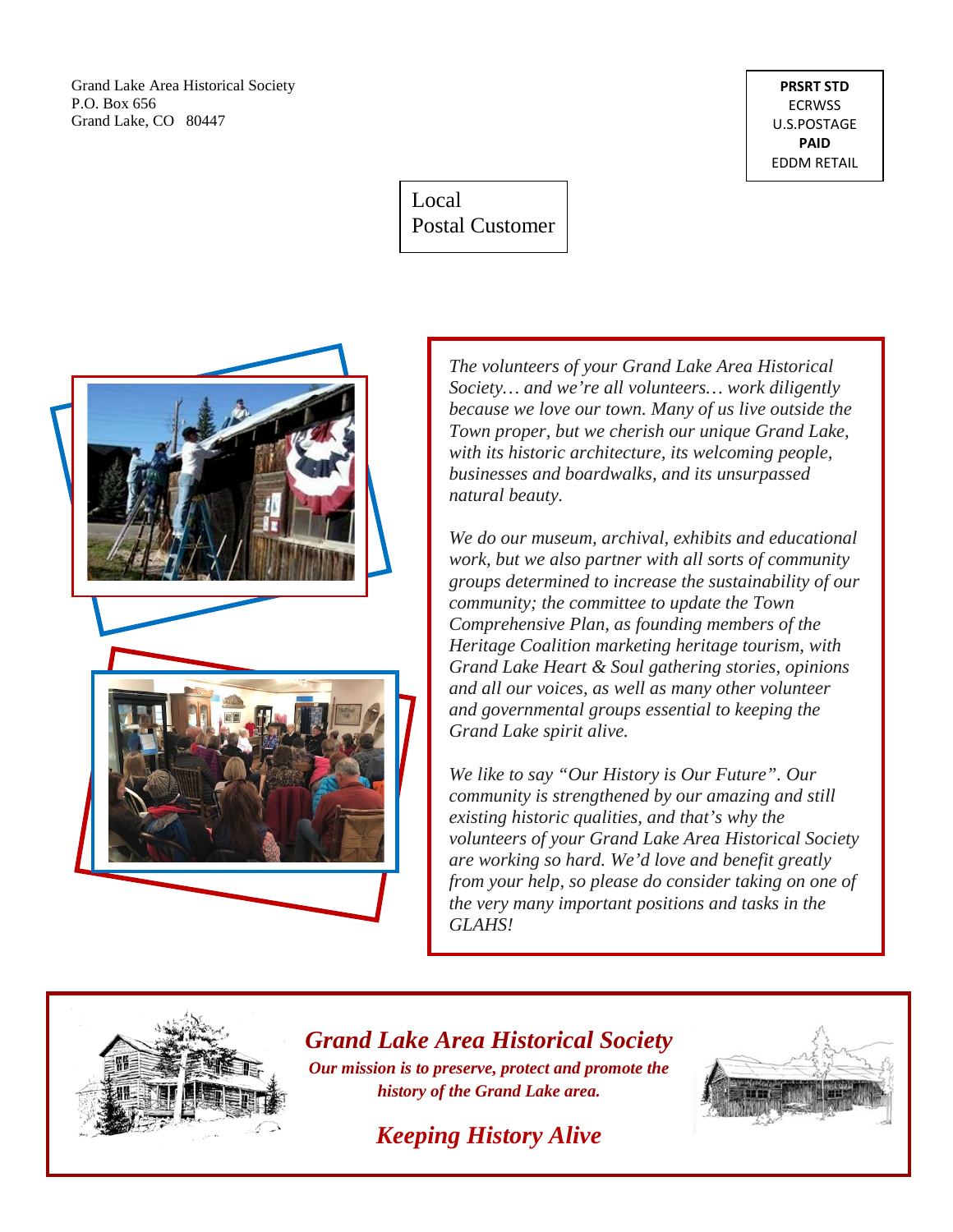

**Visit our Websites:**

**[www.grandlakehistory.org](http://www.grandlakehistory.org/) Facebook: Smith-Eslick Cottage Court [www.cottagecourt.wordpress.com](http://www.cottagecourt.wordpress.com/)**

**Send us your e-mail address so we can send our monthly E-Blasts: [historygrandlake@gmail.com](mailto:glhistory@rkymtnhi.com)**

**Contact us: 970/627-8324 P.O. Box 656 Grand Lake, CO 80447 [historygrandlake@gmail.com](mailto:glhistory@rkymtnhi.com)**

**Kauffman House Museum 407 Pitkin Street Grand Lake Smith Eslick Cottage Camp 729 Lake Avenue Grand Lake**

**GLAHS Board of Directors** Jim Cervenka- President Kathy Means – Vice President Patti Stahl – Treasurer Elin Capps – Secretary Deb Bondi – Finance Steve Batty – Newsletter Frank Reardon – Docent Chair Mark Mix – Property Chair Gary Calder – At Large Sandia Bruton – At Large Ken Fucik – At Large

#### **Adjunct Committee Chairs**

Malene Mortenson – Gift Shop Kathy Klutsch – Membership Lynne Ludwig - Gardens **Cottage Camp Committees** Elin Capps Jim Cervenka Paul Harrington Sandy Kukoy Lynne Ludwig Paul Gilbert Lesley Janusz Kathy Means Pat Raney Dennis Humphries Deb Bondi Patti Stahl Sandia Bruton Layla Schnacke

### **Presenting the John Wesley Powell Expedition**



June  $12^{th}$ , 7:00pm, at the GL Community House, presentation by Ray Sumner, a direct descendant of Jack Sumner of the original 1869 Colorado River expedition: "The Powell Expeditions at 150:

Looking Back to Middle Park and Where it All Began". It's free, and will be followed by the GLAHS Members Meeting.

#### **New at the Kauffman House**

The Kauffman House Museum, located at 407 Pitkin Street overlooking the beach in Grand Lake, is always evolving. Most



recently, the roof of the building was replaced to ensure there would be no leaks or dikes of ice forming under aging shingles. The new roof looks great, and it's a relief to have it done! Exhibits inside the House are again being updated before the museum opens to the public, daily 11:00 to 5:00,

beginning May  $25<sup>th</sup>$ . The 114 year-old geraniums are ready to be placed in the dining room window, and new items are being added throughout the rooms. Come by this summer for fascinating local history in this restored, 1892 Victorian rustic hotel. A treasure!

#### **News from the Cottage Camp**

The centerpiece of the Cottage Camp is the Smith-Eslick Cottage Court, soon to be the newest unique museum in our town. An important step toward making that happen will occur this summer following many months of design work. We will install large, beautiful information panels in each space at the Court, and add a two sided welcome sign as well. This project has been funded in part by a History Colorado- State Historical Fund grant and



many generous local donors. We'll soon begin a few other site projects as well, and will conduct tours at the site. Stop by!

#### **Tour Guides – Very Important People!**

Visitors love to learn about our area's rich history when they come to our museums. They are warmly greeted by volunteer tour guides, sometimes called "docents", who are ready to answer questions and share interesting stories. We Need YOU to Become a Tour Guide! Volunteer tour guides work a three hour per week shift, either 11:00 am–2:00 pm or 2:00 pm–5:00 pm at the Kauffman House. Tour guides at the Smith-Eslick Cottage Court will work a three hour shift per week, 1:00 pm–4:00 pm. You'll receive some training, and the sincere appreciation of the Historical Society and countless visitors! For the Kauffman House, give Frank a call at 301/980-9081 or email [frankreardon@gmail.com.](mailto:frankreardon@gmail.com) For the Cottage Court, call Elin at 970/509-9556 or [historygrandlake@gmail.com.](mailto:historygrandlake@gmail.com) Thanks!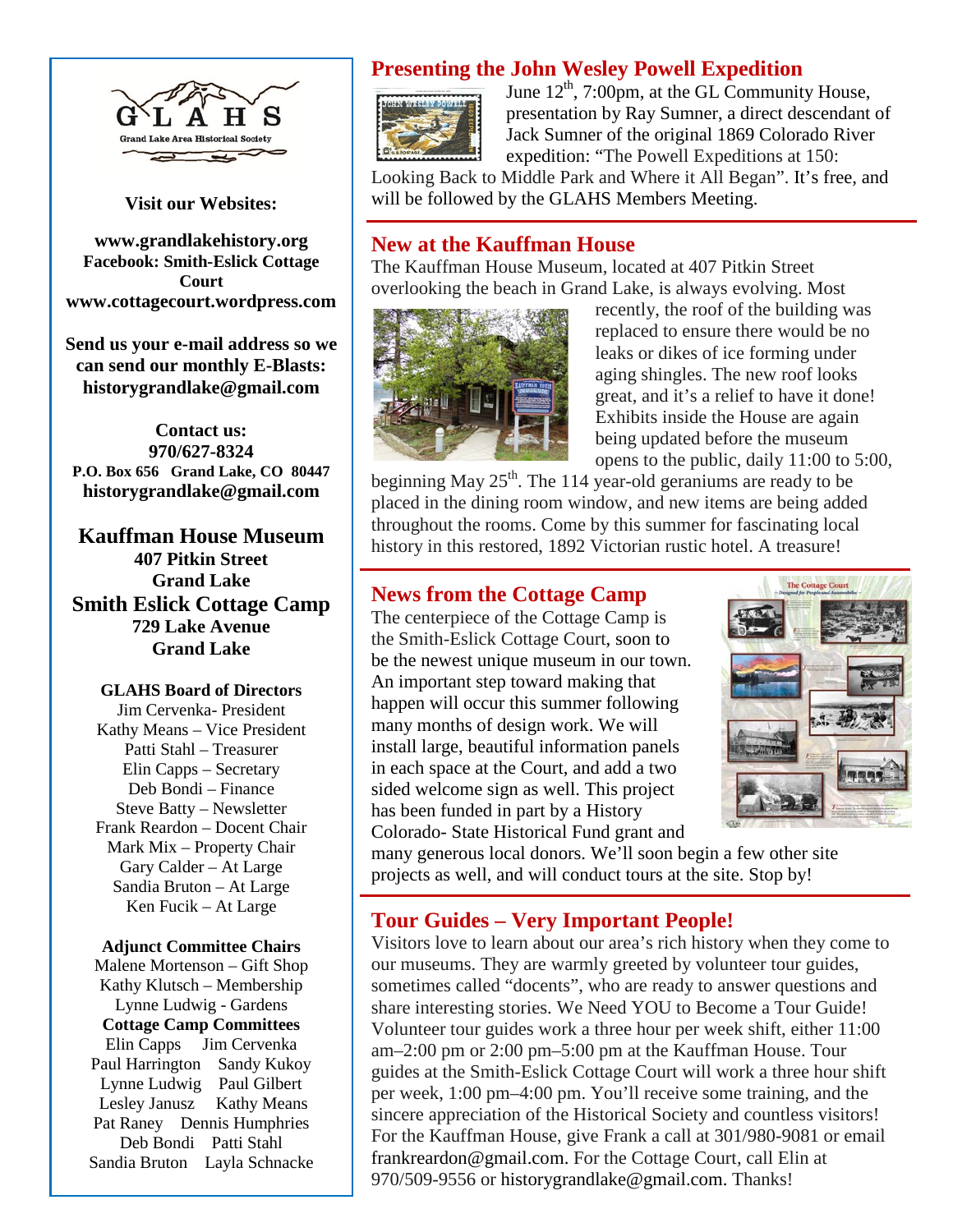# **REFLECTIONS from POINT PARK On the Shore of Grand Lake**

*By GLAHS Board Member Steve Batty*

My family has been coming almost every summer to Grand Lake since 1908 when Jay Adams invited the Battys and Keesters, from Jay's former home in Alma, Nebraska. That first fall the Battys and Keesters purchased two adjoining lots on the south shore of the lake and had a duplex log cabin built by local craftsmen. I've been spending some part of almost every summer at the family cottage since I was a year old. I'm now 72 and usually refer to the Grand Lake area as My Mountain Paradise. This includes from Mount Baldy to the Rabbit Ear's Range on the west side of Middle Park.

Now that I am in the fall of my years, I actually stop to smell the wild roses in June as I walk parts of the lake shoreline. As a child and a young man I was more concerned with the destination than the journey, particularly the journey around the lake. Now on my walks from the family lake cottage to town for coffee I stop at Point Park and marvel at the beauty of My Mountain Paradise.

I invite you to join me sitting on one of the many Park benches or the large rock with the USGS marker in it. From there, looking east, you will see Baldy flanked on the left by Mt. Cairns and the right, Mt. Wescott. At some time after Reverend Craig purchased land from his friends James Cairns and Joseph Wescott, Baldy was officially named Mt. Craig. As a note of interest, at the west end of the lake, Cairns owned lakeshore on the left, Craig in the middle and Wescott on the right. The same as the mountains named for the three men.

The south shore of the lake was known by the old timers as Echo Mountain before being renamed Shadow Mountain sometime in the



*1939 Sanborn Postcard Advertising RMNP*

1940s. My father frequently referred to it by its original name. He once told me that he and Cousin Dorothy used to row the Old Mary-Ann out from shore and shout at the mountain, then listen for the echo.

Some of the special natural events, which happen on the lake, are best viewed from the park. For some reason, the finest red morning sunrises seem to happen in September and early October. I have many beautiful sunrise photos where both the east sky and water between are the deepest most vibrant red you could imagine.

Another early morning event is the little spiffs of clouds, which seem to be escaping the lake. According to "The Legend of Grand Lake" written by Joseph Wescott, they appear to represent the spirits of the dead Ute women and papoose Indians following their battle with the Arapaho and Cheyenne.



*Photo by Dr. Robert Wilson*

As a summer afternoon rain shower begins to wane, frequently can be seen a rainbow to the east stretching from the north shore across the lake to the south shore. If your timing is good, you might see a double or triple rainbow.

Some of the other early morning visitors to the park might be a lone black bear heading south to his hiding place on Echo Mountain or a large bull moose munching on the tall grass on the south side of the outlet. And, if you are very still and quiet you might even glimpse a beautiful red fox slinking along the edge of the lake looking for breakfast in the tall grass of the meadow to the west.

One of the old Indian names for the lake is Red Lake. This appears to be caused when there are clouds just above the Rabbit Ears Range to the west a few minutes before dusk. This beautiful early evening event is best seen from the front porch of the Grand Lake Lodge. What you see from that vantage point are two pink lakes, Grand Lake and Shadow Mountain Reservoir.

**Want to read more?** Go to the GLAHS Blog, [www.cottagecourt.wordpress.com,](http://www.cottagecourt.wordpress.com/) and also look for more of this piece in upcoming monthly Historical Society E-Blasts, "What's New at GLAHS!"